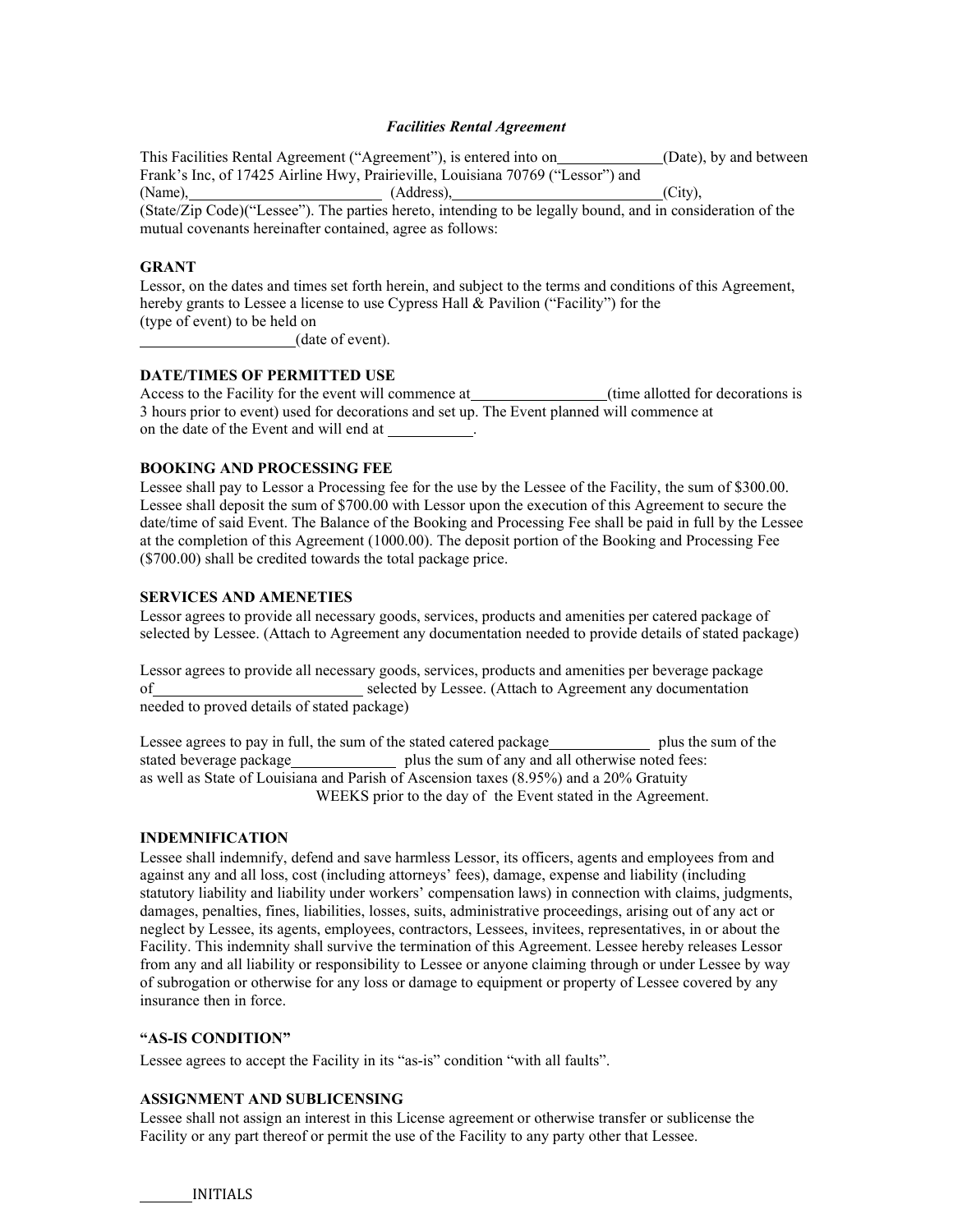## **TERMINATION**

Lessor may terminate this Agreement based upon any one or more of the following events:

- A. Failure of Lessee to pay the Booking and Processing Fee or any other charges due hereunder when the same is due;
- B. Lessee fails to perform any of its covenants hereunder. In any of the aforesaid events, and in addition to any and all rights and remedies available to Lessor by law or in equity, Lessor may, with or without further notice, forthwith terminate this Agreement and expel and remove Lessee, or any other person or persons in occupancy from the Facility, together with their goods and chattels, using such force as may be necessary in the judgment of Lessor or its agents in so doing, without evidence of notice or resort to legal process or becoming liable for any loss of damage which may be occasioned hereby, and repossess and enjoy said Facility, and in addition to any other remedy it may have, Lessor may recover from Lessee all damages it may incur by reason of such breach by Lessee.
- C. Failure of Lessee to pay in full the balance of selected Event Packages as stated in this Agreement two weeks prior to the day of the event date stated on this Agreement.

# **INTERFERENCE**

Lessee shall use the Facility in a manner which shall not cause interference with the use or occupancy of the other portions of the Building by Lessor or others in any way.

Lessee's use hereunder will be done in such a manner so as not to interfere with or impose any additional expense upon Lessor in maintaining the Building.

### **RESTORATION**

If any damage occurs to the Facility, or if any repairs or replacements need to be made to the Facility as a result of Lessee's exercise of its rights under this License, Lessee shall pay Lessor for any such damage, repairs, or replacements upon demand by Lessor.

### **CANCELATION**

Lessee may cancel this Agreement at any time up to 14 days prior to the Event Date by providing written or verbal notice. Lessee forfeits automatically all Booking and Processing fees. If Lessee shall elect to so cancel this Agreement between 1 and 14 days of the Event Date Lessee will be charged 100% of this Agreement's stated selected catered package, beverage package, any and all fees as well as all associated taxes and service charges incurred by Lessor.

# **CONSUMPTION OF ALCOHOL**

It is the policy of the Lessor that the Lessee and any of its agents, employees, contractors, invitees and attendees shall and will wholly abide by all State and local Laws pertaining to but not limited to The Bureau of Alcohol, Tobacco and Firearms, that under no circumstances can any outside Beer, Wine or Spirits be consumed, sold or possessed on Lessor's property.

### **OTHER INFORMATION**

Lessee shall not bring, from any other outside source, food of any sort unless otherwise noted on this Agreement.

Lessor shall provide a minimum of 2 individualized consultations pertaining to stated Event on this Agreement at no charge. Should the Lessee need additional consultations it is the right of the Lessor to charge per hour for additional consultations. The fee per hour is \$100.00. Emails are not considered consultations. Phone calls can be considered consultations at the discretion of the Lessor.

### **GOVERNING LAW**

This Agreement shall be governed by and construed in accordance with the laws of the State of Louisiana. Any legal actions, claims or demands shall be handled in a court of competent jurisdiction within the State of Louisiana

INITIALS